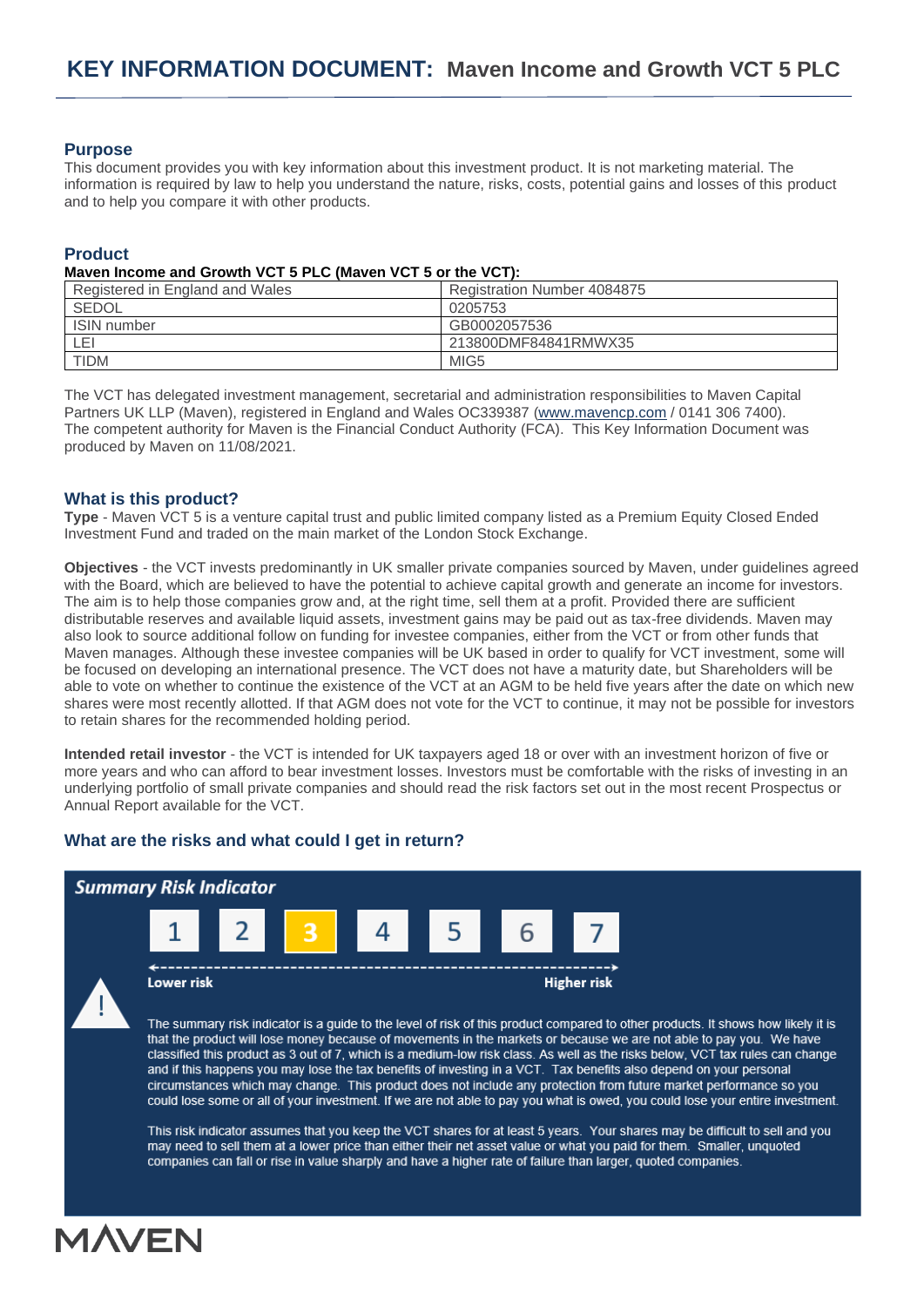# **Performance Scenarios**

This table shows the money you could get back over the next five years, under different scenarios, assuming that you invest £10,000. The scenarios shown illustrate how your investment could perform. You can compare them with the scenarios of other products. The scenarios presented are an estimate of future performance based on evidence from the past on how the value of this investment varies, and are not an exact indicator. What you get will vary depending on how the market performs and how long you keep the investment/product. The stress scenario shows what you might get back in extreme market circumstances, and it does not take into account the situation where we are not able to pay you. The figures shown include all the costs of the product itself, but may not include all the costs that you pay to your advisor or distributor. The figures do not take into account your personal tax situation, which may also affect how much you get back.

| <b>Investment of £10,000</b> |                                     |          |          | Recommended<br>hold period |
|------------------------------|-------------------------------------|----------|----------|----------------------------|
|                              |                                     | 1 Year   | 3 years  | 5 years                    |
| <b>Stress Scenario</b>       | What you might get back after costs | £5.146   | £6.833   | £6.015                     |
|                              | Average return each year            | $-48.5%$ | $-11.9%$ | $-9.7\%$                   |
| <b>Unfavourable Scenario</b> | What you might get back after costs | £9,737   | £10.416  | £11.429                    |
|                              | Average return each year            | $-2.6%$  | 1.4%     | 2.7%                       |
| <b>Moderate Scenario</b>     | What you might get back after costs | £10,682  | £12,380  | £14.348                    |
|                              | Average return each year            | 6.8%     | 7.4%     | 7.5%                       |
| <b>Favourable Scenario</b>   | What you might get back after costs | £12,022  | £15,095  | £18,479                    |
|                              | Average return each year            | 20.2%    | 14.7%    | 13.1%                      |

### **What happens if the VCT is unable to pay out?**

The returns available from investment in the VCT are subject to the risks set out above. Should the VCT fail to meet its obligations such that investors incur a financial loss, there is no guarantee scheme applicable and the investment is not covered by the Financial Services Compensation Scheme.

# **What are the costs?**

**Costs over time** - the Reduction in Yield (RIY) shows what impact the total costs you pay will have on the investment return you might get. The total costs take into account one-off, ongoing and incidental costs. The amounts shown here are the cumulative costs of the product itself, for three different holding periods. They include potential early exit penalties. The figures assume you invest £10,000. The figures are estimates and may change in the future. The person selling you or advising you about this product may charge you other costs. If so, this person will provide you with information about these costs, and show you the impact that all costs will have on your investment over time.

| Investment of £10,000           | If you cash in after 1 year | If you cash in after 3 years | If you cash in after 5 years |
|---------------------------------|-----------------------------|------------------------------|------------------------------|
| Total costs                     | £237                        | £840                         | £1.656                       |
| Impact on return (RIY) per year | 2.37%                       | 2.37%                        | 2.37%                        |

#### **Composition of costs**

The table below shows:

• the impact each year of the different types of costs on the investment return you might get at the end of the

recommended holding period;

• the meaning of the different cost categories.

| The impact on return per year |                                             |         |                                                                                                                                                                                      |
|-------------------------------|---------------------------------------------|---------|--------------------------------------------------------------------------------------------------------------------------------------------------------------------------------------|
| <b>One-off costs</b>          | Entry costs                                 | $0.0\%$ | The impact of the costs you pay when entering your investment.<br>This is the most you will pay, and you could pay less. This<br>includes the costs of distribution of your product. |
| <b>Ongoing costs</b>          | Portfolio<br>transaction costs <sup>1</sup> | 0.03%   | The impact of the costs of us buying and selling underlying<br>investments for the product.                                                                                          |
|                               | Other ongoing<br>costs                      | 1.79%   | The impact of the costs that we take each year for managing your<br>investments.                                                                                                     |